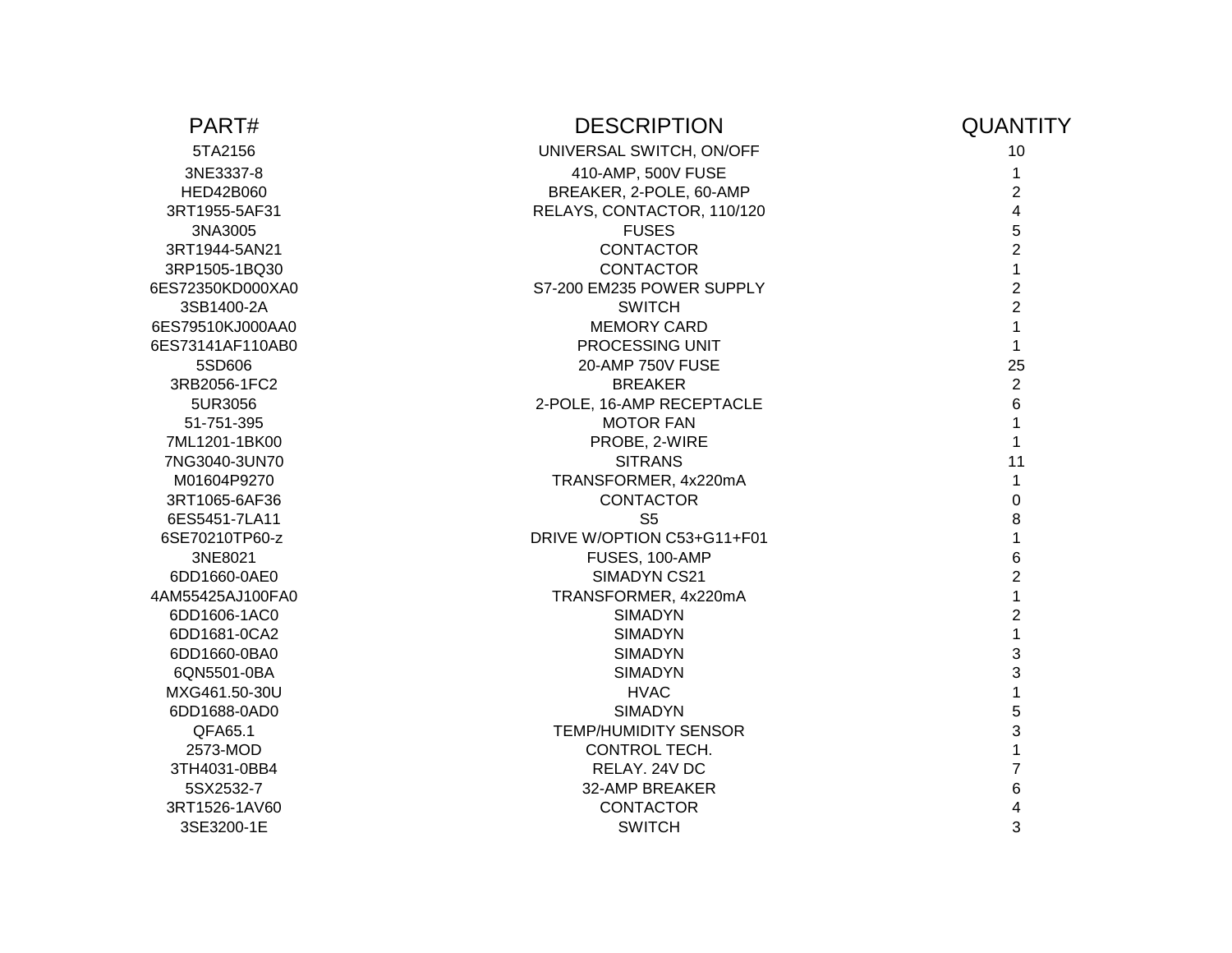| 6ES5464-8MF21    | S <sub>5</sub>                                 | $\overline{2}$          |
|------------------|------------------------------------------------|-------------------------|
| 6ES5464-8MA21    | S <sub>5</sub>                                 | $\overline{2}$          |
| 6ES5464-8MC11    | S <sub>5</sub>                                 | $\mathbf{1}$            |
| 3RB2066-1MC2     | <b>RELAY</b>                                   | $\mathbf{1}$            |
| 3RT1016-1AP61    | CONTACTOR, 220v                                | $\,6$                   |
| 3RT1015-1AV61    | CONTACT, 480V                                  | $\overline{7}$          |
| 3RH1911-1HA12    | <b>AUXILIARY BLOCK</b>                         | 12                      |
| 6DD2920-0AR1     | <b>TRANSFORMER MODULE (wsf)</b>                | $\overline{4}$          |
| 5SX2201-7        | BREAKER, 1-AMP, 1-POLE, C-CURVE                | 17                      |
| 5SX5202-7        | BREAKER, 440V, 2-AMP, 2-POLE                   | $\,8\,$                 |
| 5SX2202-7        | <b>BREAKER</b>                                 | $\overline{2}$          |
| 5SX2106-7        | <b>BREAKER</b>                                 | 3                       |
| 5SX2116-7        | <b>BREAKER</b>                                 | 3                       |
| 5SX5210-7        | <b>BREAKER</b>                                 | $\overline{2}$          |
| 5SX2206-7        | <b>BREAKER</b>                                 | 28                      |
| 6AP1800-0AE30    | <b>TALLY PRINTER RIBBON</b>                    | 19                      |
| 5UR4079          | 16A 3P 220/240V RECEPTACLE                     | $\overline{2}$          |
| 3NR7633-1        | FUSE, 450-AMP, 2000V                           | 14                      |
| 3NE3335          | SITOR FUSE 560-AMP, 1000V                      | 36                      |
| 6DD1681-0AH2     | <b>SIMADYN</b>                                 | $\mathbf{3}$            |
| 6DD2920-0AQ0     | <b>SIMADYN</b>                                 | $\overline{2}$          |
| 6GK1100-0AA00    |                                                | $\overline{7}$          |
| 6ES5755-4A11     | S <sub>5</sub>                                 | 14                      |
| V2357-B0006-A401 | <b>RELAY</b>                                   | $\, 8$                  |
| <b>HQI-T400</b>  | OSRAM LAMP 400W                                | $\,6\,$                 |
| 6ES5497-4UB31    | S <sub>5</sub>                                 | $\,8\,$                 |
| 3RH1911-1HA22    | <b>AUXILIARY BLOCK</b>                         | $\overline{4}$          |
| 3RT1016-1AK61    | CONTACTOR, 110/120V                            | $\,6\,$                 |
| 3UA6201-3J       | <b>OVERLOAD RELAY</b>                          | $\overline{2}$          |
| 5PY59GY23        | D124 GE TACH GENERATOR DC BALL BEARING (TACHO) | $\overline{2}$          |
| 5UR4059          | RECEPTACLES, 220/16-AMP                        | 5                       |
| 5UR3076          | RECEPTACLES, 220/16-AMP, 2-P                   | 5                       |
| 6ES5095-8MA05    | <b>CONTROLLER</b>                              | $\, 8$                  |
| 6ES5466-3LA11    | <b>ANALOG INPUT</b>                            | $\overline{2}$          |
| 6ES5451-4UA14    | <b>DIGITAL OUTPUT</b>                          | $\overline{\mathbf{4}}$ |
| 6ES5470-4UB13    | <b>ANALOG OUPUT</b>                            | $\mathbf{3}$            |
| 6ES5470-4UB12    | ANALOG OUTPUT                                  | 3                       |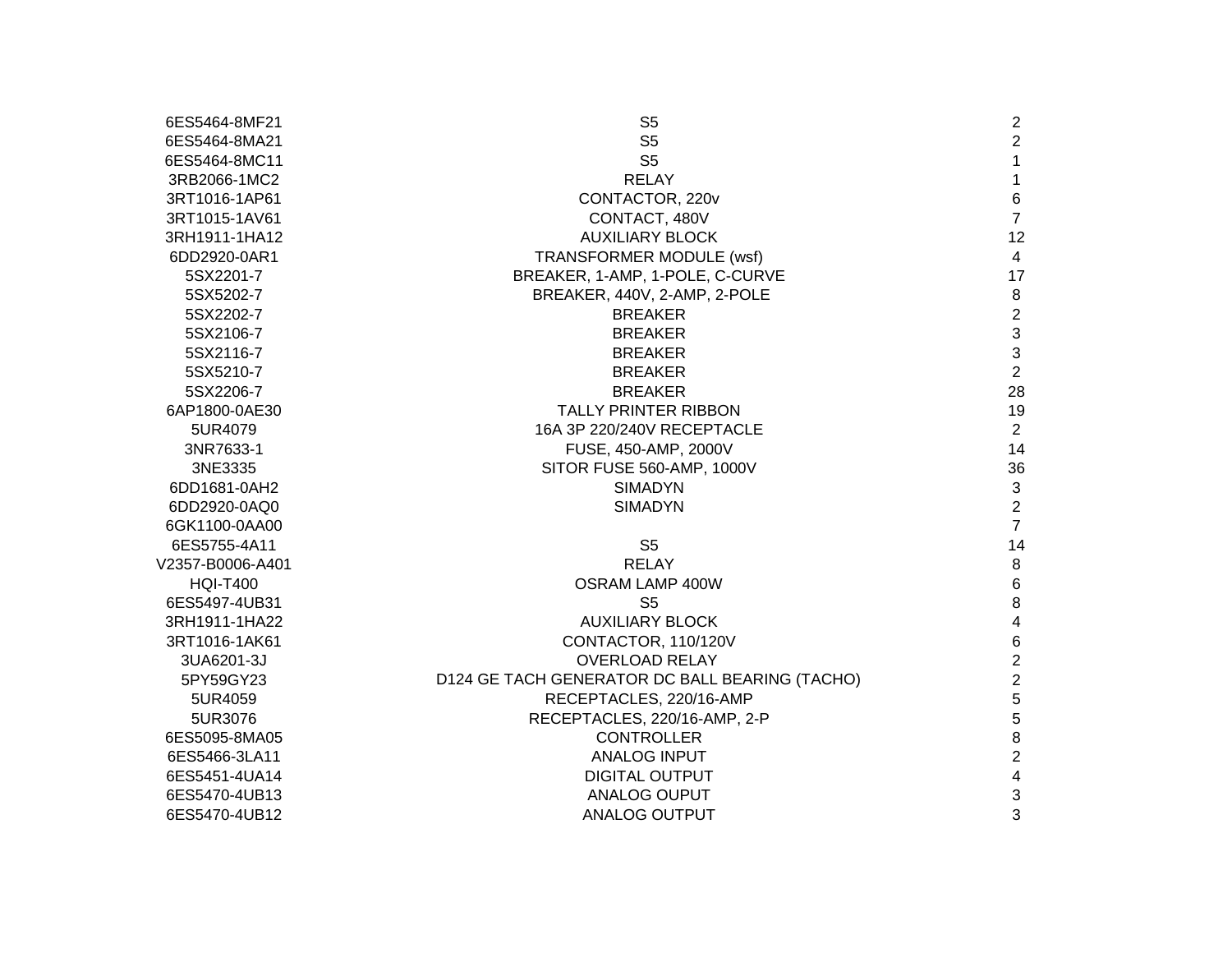| 6ES5304-3UB11     | <b>INTERFACE</b>               |                         |
|-------------------|--------------------------------|-------------------------|
| 6ES5324-3UR11     | <b>WATCHDOG</b>                | 1                       |
| 7VC5000-1AA       | <b>ISOLATION WATCHDOG</b>      | 1                       |
| 48DH3A6           | OVERLOAD RELAY 25-20 AMPS      | $\mathbf{1}$            |
| 3TH2022-0BB4      | <b>RELAY</b>                   | $\overline{7}$          |
| 3RU1126-4BB0      | <b>RELAY</b>                   | $\overline{\mathbf{4}}$ |
| 3RT1017-1AP61     | <b>CONTACTOR</b>               | $\overline{2}$          |
| 3TX7402-3A        | <b>SURGE SUPPRESSOR</b>        | 40                      |
| 6ES5755-3AA11     | S <sub>5</sub>                 | $6\phantom{1}$          |
| 6ES5490-8MB11     | <b>CONNECTOR</b>               | 8                       |
| 5SF1024           | <b>FUSE SOCKET</b>             | 10                      |
| 6ES5375-1LA21     | <b>MEMORY MODULE</b>           | $\overline{4}$          |
| 6GK1500-0EA00     | <b>BUS CONNECTOR</b>           | $\overline{2}$          |
| 6ES79720BA200XA0  | <b>BUS CONNECTOR</b>           | 11                      |
| B25832-F4475-K001 | CAPACITOR for 1FJ5715 (epcos)  | $\overline{2}$          |
| 3RH1921-1DA11     | <b>AUXILIARY BLOCK</b>         | $\pmb{0}$               |
| 6ES72221HF220XA0  | <b>EM222 DIGITAL OUTPUT</b>    | $\overline{2}$          |
| 3SE3200-1W        | <b>SWITCH</b>                  | $\mathbf{1}$            |
| 5SB131            | <b>6-AMP DIAZED FUSE</b>       | $\overline{2}$          |
| V23061-A1005-A402 | <b>RELAY</b>                   | $\overline{2}$          |
| B59135-M150-A70   | PTC THERMISTOR                 | 12                      |
| B59135-M120-A70   | <b>PTC THERMISTOR</b>          | 10                      |
| 6SY7000-0AB17     | <b>THYRISTOR</b>               | $\overline{2}$          |
| 3SB1001-6BE06     | GREEN LENS, 22 mm              | $\mathbf{1}$            |
| 6EP1333-1LA11     | SITOP POWER SUPPLY             | $\overline{2}$          |
| 3RT1036-1AN20     | CONTACTOR, 220V, 22KW          | $\mathbf 0$             |
| 3RT1034-1AR60     | CONTACTOR, 400V, 15KW          | 1                       |
| 6ES5762-2AA21     | <b>BUS CONNECTOR</b>           | 1                       |
| 6ES5955-3NF41     | 955 POWER SUPPLY               | 1                       |
| 3RV1901-1E        | <b>AUXILIARY BLOCK</b>         | $\pmb{0}$               |
| 6DD1688-0AE1      | <b>SIMADYN</b>                 | 1                       |
| 8WA1012-1DQ14     | CONNECTION BOLT FOR SWITCHGEAR | 23                      |
| 6DD1681-0AH2      | <b>SYMADIN</b>                 | $\mathbf{1}$            |
| 6AV78613AB000AA0  | <b>19" MONITOR</b>             | $\mathsf{O}\xspace$     |
| 3SB1400-2B        | LAMPHOLDER W/130V LAMP         | $\overline{4}$          |
| 3SB3930-6CA2      | RED LENS 22mm                  | 10                      |
| 6ES79710BA00      | <b>LITHIUM BATTERY</b>         | $\overline{2}$          |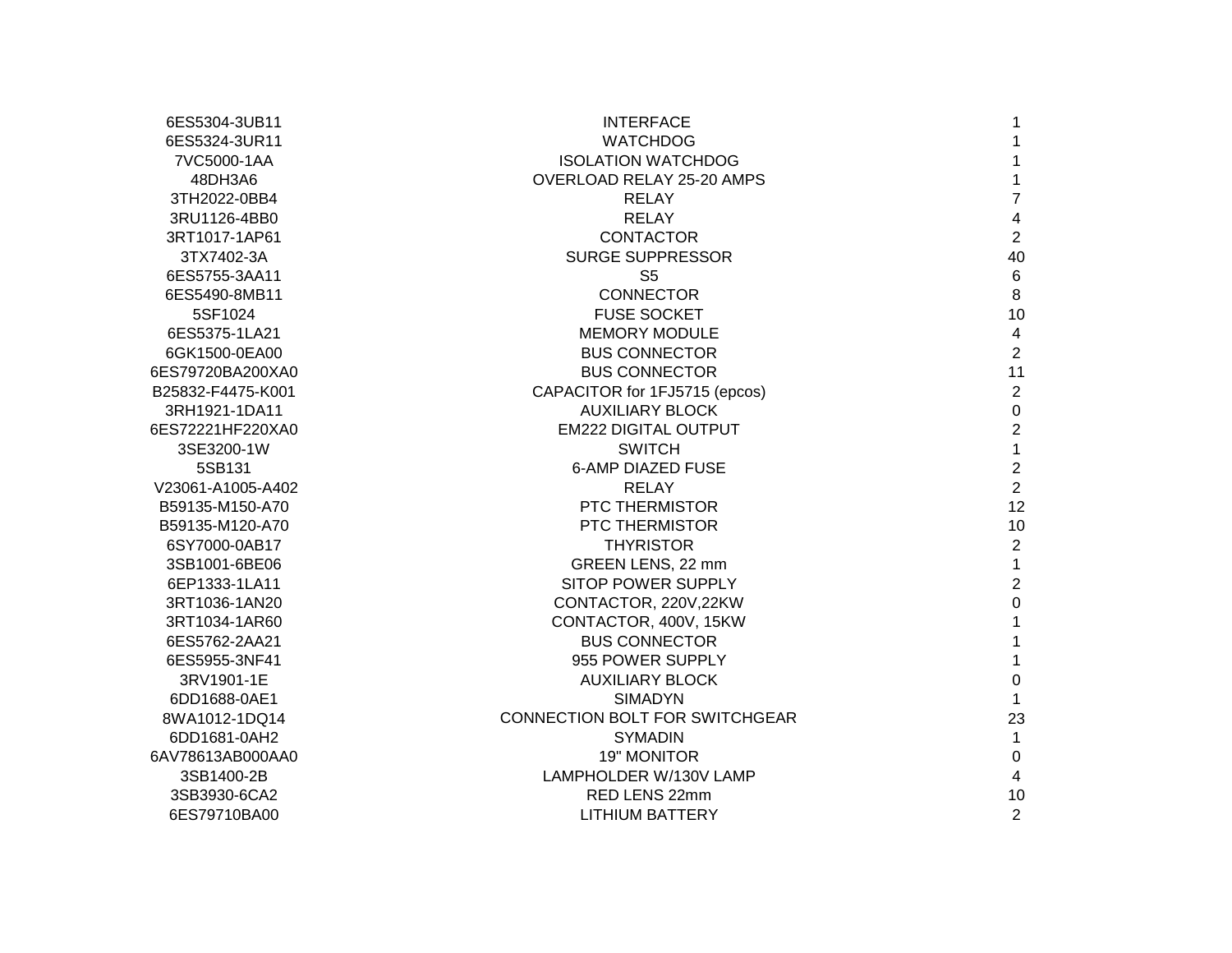| 757              | SYLVANIA MINI LAMPS 357810      | 20               |
|------------------|---------------------------------|------------------|
| 3G2A9-BAT08      | <b>LITHIUM BATTERY OMRON</b>    | $\overline{0}$   |
| G090488          | FERRAZ FUSE 3000V 80-AMP        | $\mathbf{3}$     |
| 3RP2025-1AQ30    | <b>TIME RELAY</b>               | $\overline{2}$   |
| 6DD1618-0FG0     | <b>CONVERTER</b>                | $\mathbf{1}$     |
| 3TY7500-0A       | <b>CONTACT KIT</b>              | $\mathbf{1}$     |
| 3SB1400-0B       | <b>CONTACT BLOCKS 1NO</b>       | 10               |
| 3SB1400-0A       | CONTACT BLOCKS 1NO+1NC          | 12               |
| 3TX4490-3B       | <b>SURGE SUPPRESSOR</b>         | 20               |
| 3RH1921-1FA22    | AUXILIARY BLOCK 2NO+2NC         | 1                |
| 5SX2203-7        | <b>BREAKER 3-AMP</b>            | $\mathbf 1$      |
| 5SX2216-7        | <b>BREAKER 16-AMP</b>           | $\mathbf{1}$     |
| 5SX2220-8        | <b>BREAKER 20-AMP D-CURVE</b>   | $\overline{2}$   |
| 5TT5531          | 16-AMP 1-P SWITCH               | $\overline{2}$   |
| 5SX2510-7        | BREAKER 10-AMP 4P C-CURVE       | $\overline{4}$   |
| 6ES73221BH010AA0 | <b>DIGITAL OUTPUT</b>           | $\pmb{0}$        |
| 10062811         | ABB NMR-1 FLOW SWITCH           | 4                |
| 3RT1056-6AF36    | 195 AMP CONTACTOR, 110-127V     | $\overline{2}$   |
| 3SH5112-0CH82    | POSITION SWITCH                 | $\overline{7}$   |
| 6ES79538LJ110AA0 | <b>MEMORY CARD 512KB</b>        | $\overline{2}$   |
| 6DD1688-1ACO     | <b>SIMADYN D</b>                | $\mathbf{1}$     |
| 33-057-52        | <b>LITTELFUSE 5AMP</b>          | 20               |
| 505-6108A        | <b>ANALOG INPUT</b>             | $\mathbf 1$      |
| 3RG7022-3CC00    | <b>OPTICAL PROXIMITY SWITCH</b> | $\sqrt{2}$       |
| 6ES71532BA020XBO | DP SLAVE INTERFACE              | $6\phantom{1}$   |
| LBR3060          | 60 AMP 3-POLE DISCONNECT SWITCH | $\mathbf{1}$     |
| 3SB3921-0AE      | <b>ADAPTOR</b>                  | 18               |
| 3RV1021-1HA10    | <b>CIRCUIT BREAKER</b>          | $\mathbf 1$      |
| 6RY17030CA03     | <b>FIELD SUPPLY</b>             | $\mathbf{1}$     |
| 3NE3333          | 450 AMP, 1000V FUSE             | 1                |
| 3TY7523-0AG2     | <b>COIL</b>                     | $\mathbf{3}$     |
| 37E2120-0D       | POSITION SWITCH                 | $\mathbf{1}$     |
| 6ES5980-0MA11    | <b>LITHIUM BATTERY</b>          | $\mathbf{3}$     |
| 6ES73921AM000AA0 | <b>CONNECTOR</b>                | $\mathbf 0$      |
| 3SX1731          | <b>LAMP</b>                     | $\boldsymbol{0}$ |
| 6ES71957HD100XA0 | IM153 BUS MODULE                | 3                |
| 3RV1031-4DA10    | <b>CIRCUIT BREAKER</b>          | 1                |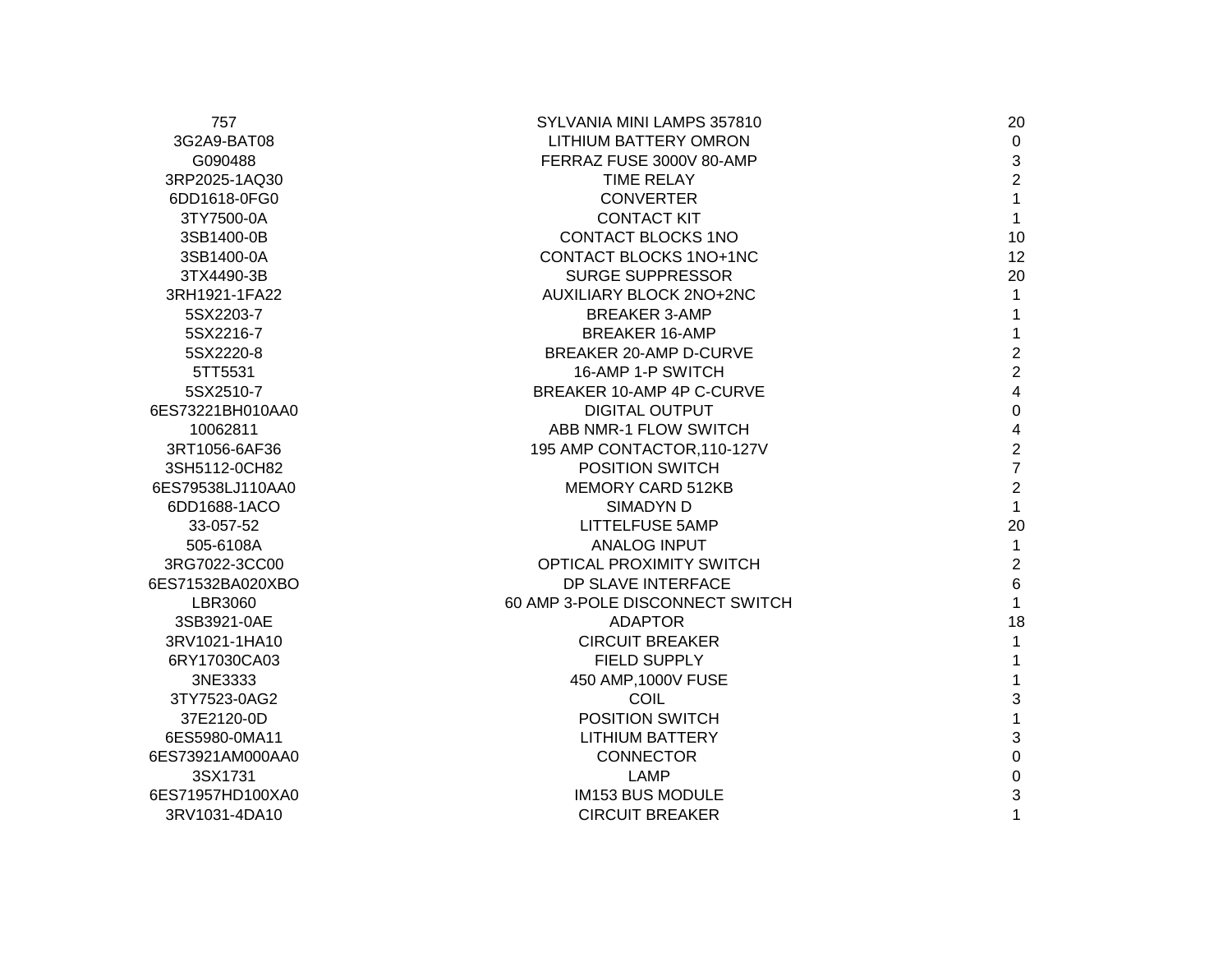| 6ES73221HF01-0AAO | <b>RELAY OUTPUT MODULE</b>        | 1                |
|-------------------|-----------------------------------|------------------|
| 6ES735-1AH030AEO  | <b>COUNTER MODULE</b>             | $\pmb{0}$        |
| 5SD8004           | 4 AMP,600V DIAZED FUSE            | 3                |
| 3NE3336           | 630 AMP, 1000V FUSE               | $\mathbf{1}$     |
| 3RH1921-1HA22     | AUX.CONTACT BLOCK 2NO+2NC         | 4                |
| 6ES71532BB000XB0  | DP SLAVE INTERFACE                | $\,6$            |
| 6ES73221FF010AAO  | <b>OUTPUT MODULE</b>              | $\mathbf{1}$     |
| 6ES73221BL000AA0  | <b>DIGITAL OUTPUT</b>             | $\mathbf 0$      |
| 6ES73071BA000AA0  | <b>2AMP POWER SUPPLY</b>          | $\mathbf{1}$     |
| 6ES5980-0AE11     | LITHIUM BATTERY                   | 4                |
| 6ES73231BL000AA0  | <b>DIGITAL-I/O MODULE</b>         | $\overline{0}$   |
| OT <sub>30</sub>  | 30 AMP FERRAZ FUSE                | 15               |
| 6EP1333-1SL11     | <b>5 AMP POWER SUPPLY</b>         | $\mathbf 0$      |
| 6ES70386EK841GG0  | SML3                              | $\mathbf 1$      |
| 6GK15022CB10      | OLM / G12 PROFIBUS                | $\boldsymbol{0}$ |
| 6ES79521KM000AA0  | <b>MEMORY CARD 4 MB</b>           | $\mathbf 0$      |
| 6GK73425DA020XE0  | CP342-5 PROFIBUS                  | $\mathbf{1}$     |
| 6ES79711AA000AA0  | <b>LITHIUM BATTERY</b>            | 14               |
| 6ES74411AA040AE0  | <b>CP4411 COMMUNICATION BOARD</b> | $\mathbf{1}$     |
| 6ES5095-8FA02     | PROGRAMABLE CONTROLLER            | $\mathbf 1$      |
| 5UR4079           | <b>16 AMP RECEPTACLE</b>          | 5                |
| B59155-M155-A70   | <b>THERMISTOR</b>                 | 500              |
| <b>RS-232</b>     | <b>JUMPER</b>                     | $\mathbf{1}$     |
| PC4754            | <b>PLUG-IN ADAPTER</b>            | $\mathbf 1$      |
| 301521            | JUMPER, PHOENIX CONTACT           | 20               |
| 50-25-46-2        | 16A CONNECTOR, PHOENIX CONTACT    | 150              |
| 6ES79521KK000AA0  | <b>MEMORY CARDX 1MB</b>           | 2                |
| 7NG3040-3UN70     | <b>SITRANS T</b>                  | $\mathbf{1}$     |
| 3TF4110-0AK6      | <b>5.5KW CONTACTOR</b>            | 1                |
| 3SB1400-0C        | CONTACT BLOCK 1NC                 | 12               |
| 7ML18123AA1       | <b>TEMP/SENSOR</b>                | $\mathbf{1}$     |
| 6208 ZC3          | 1 LA5131-2CA10 BERRING            | $\mathbf{1}$     |
| 3TH4022-0BB4      | CONTROL RELAY, 24V VC             | $\overline{4}$   |
| 3TH2040-0BB4      | CONTROL RELAY, 4AMP,230V          | 26               |
| 3TX4402-2A        | AUX.BLOCK,2NC                     | $5\phantom{.0}$  |
| 3TX4440-0A        | <b>AUX BLOCK,4NO</b>              | $\overline{2}$   |
| 3TH2144-0BB4      | CONTROL RELAY, 4AMP, 230 V        | 5                |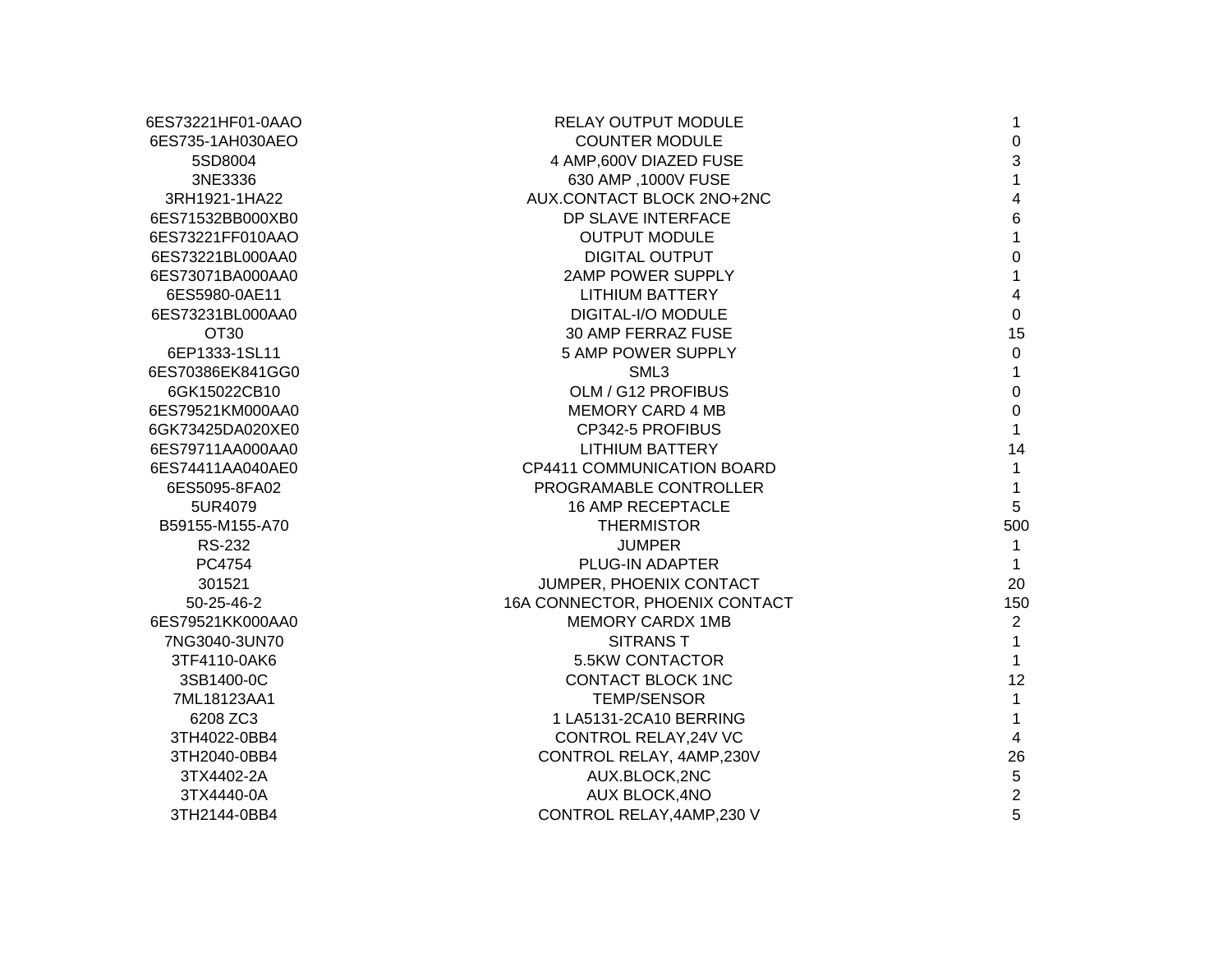| 3SB-2EB53         | <b>BLACK KNOB</b>               | $\sqrt{3}$                                 |
|-------------------|---------------------------------|--------------------------------------------|
| 7PE7340-1CB30     | TIMER RELAY, 0.5-10 SEC         | $\mathbf{3}$                               |
| 3SB1200-2EB53     | <b>BLACK KNOB</b>               | 3                                          |
| 3TH2280-0BB4      | <b>CONTROL RELAY, 4 AMP</b>     | $\mathbf{1}$                               |
| 3TX4413-0A        | <b>CONTACT BLOCK</b>            | $\mathbf{1}$                               |
| 3SB1400-5YN2      | <b>TRANSFORMER MODULE (wsf)</b> | $\overline{2}$                             |
| 3SB1218-OLD01     | YELLOW PUSH BUTTON              | $\mathbf{1}$                               |
| 3SB1100-0AB51     | <b>BLACK PUSH BUTTON</b>        | $\mathbf{1}$                               |
| 5SB251            | DIAZED FUSE 10 AMP              | 21                                         |
| 5SH122            | <b>RECEPTICLE</b>               | 35                                         |
| 5SB120            | <b>DIAZED FUSE 4 AMP</b>        | 12                                         |
| AO48-600          | <b>KRAUS-NAIMER</b>             | $\overline{\mathbf{4}}$                    |
| 3SE3200-1W        | <b>LIMIT SWITCH, ROD</b>        | $\mathbf{1}$                               |
| 5SX2106-8         | <b>CIRCUIT BREAKER</b>          | $\frac{9}{2}$                              |
| 3SE3120-1GW-Z     | <b>SWITCH</b>                   |                                            |
| 3TY6500-0A        | <b>CONTACT KIT</b>              | $\overline{1}$                             |
| MO1604-P9270-ZY06 | <b>DISPLAY</b>                  | $\overline{\mathbf{4}}$                    |
| 5SZ3240           | <b>BREAKER</b>                  | $\mathbf 1$                                |
| 48DH38A6          | <b>RELAY</b>                    |                                            |
| 6ES73172AJ100AB0  | <b>CPU</b>                      | $\begin{array}{c} 2 \\ 2 \\ 2 \end{array}$ |
| 2XE69             | <b>WATER HEATER ELEMENT</b>     |                                            |
| V23016D0006-A191  | <b>CAPACITOR</b>                | 10                                         |
| 3UA5000-1B        | <b>OVERLOAD RELAY</b>           | $\boldsymbol{2}$                           |
| 3UA5200-1E        | <b>OVERLOAD RELAY</b>           | $\overline{2}$                             |
| ESZ3440           | <b>CIRCUIT BREAKER</b>          | $\mathbf{1}$                               |
| 3SB1400-2A        | <b>LAMP HOLDER</b>              | 10                                         |
| A211-600          | <b>KRAUS-NAIMER</b>             | $\sqrt{2}$                                 |
| 6ES5464-8ME11     | <b>ANALOG INPUT</b>             | $\mathbf{1}$                               |
| B84113-C-B30      | <b>RELAY</b>                    | $\mathbf{1}$                               |
| 6ES73325HB010AB0  | <b>ANALOG OUTPUT</b>            | $\mathbf 1$                                |
| 3NC8425-3         | FUSE LINK, 200 AMP              | $\overline{2}$                             |
| 26091-01          | <b>ADAPTOR</b>                  | $\mathbf 1$                                |
| 26091-01          | <b>ADAPTOR</b>                  | $\mathbf{1}$                               |
| 3SB1102AB20       | <b>ACTUATOR</b>                 | $\sqrt{5}$                                 |
| FCROF3005AM       | <b>WATER FILTER</b>             | $\overline{2}$                             |
| T9007211000       | <b>WATER FILTER</b>             | $\pmb{0}$                                  |
| 5UR3046           | <b>RECEPTICLE</b>               | 3                                          |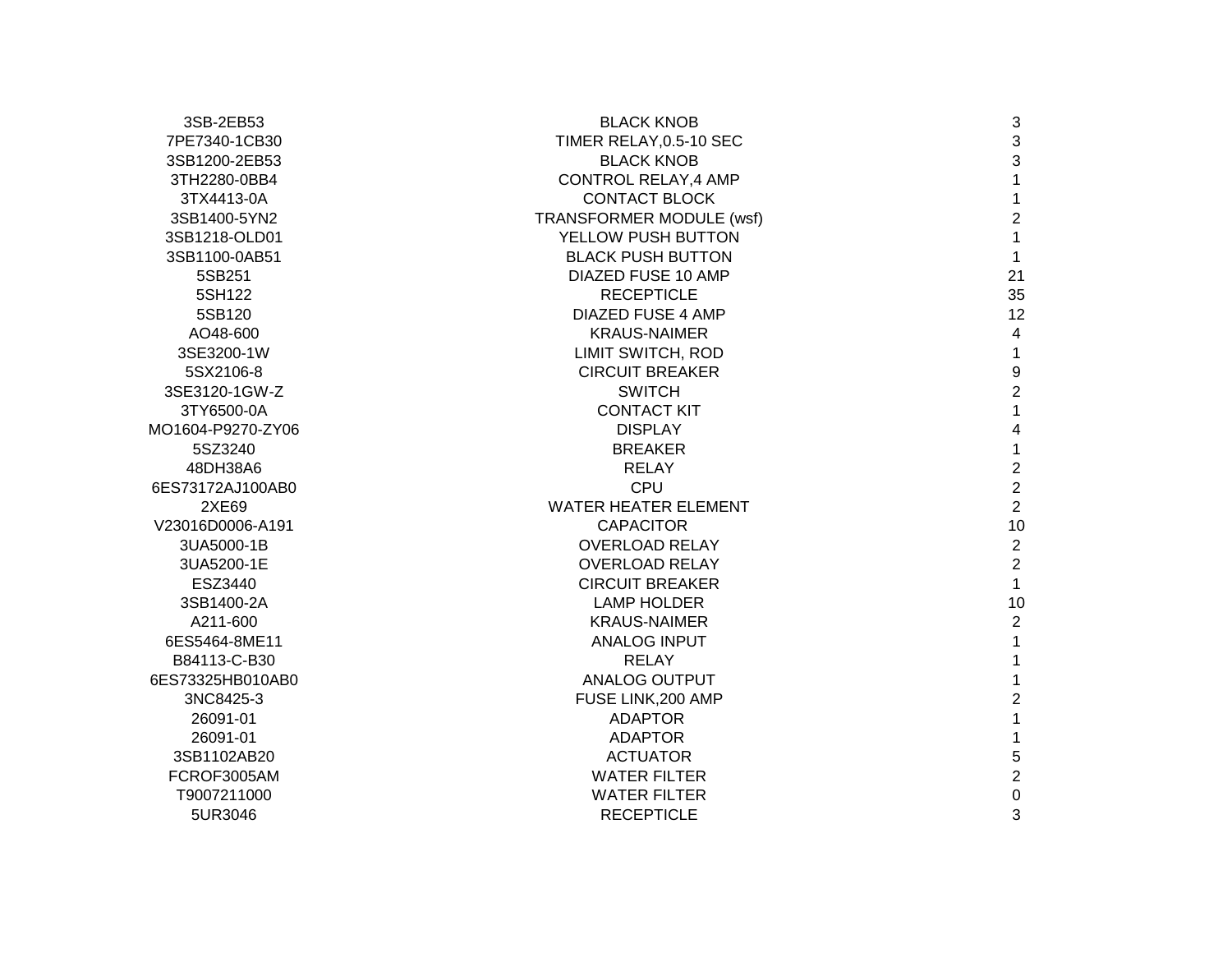| 5SH3401                     | <b>ADAPTOR RING</b>                                                                                                                                           | 40             |
|-----------------------------|---------------------------------------------------------------------------------------------------------------------------------------------------------------|----------------|
| 5SH2032                     | <b>SOCKET</b>                                                                                                                                                 | 27             |
| 5SF6005                     | <b>SOCKET</b>                                                                                                                                                 | 30             |
| 5SH202                      | <b>RECEPTICLE</b>                                                                                                                                             | 30             |
| 6GK15023CB10                | OLM / G12 PROFIBUS                                                                                                                                            | 0              |
| 6ES5375-1LA41               | 32k EPROM                                                                                                                                                     | $\mathbf{1}$   |
| 6EW1000-7AA                 | LITHIUM BATTERY                                                                                                                                               | $\mathbf 0$    |
| 6XV1821-2AN50               | SIMATIC NET, PROFIBUS PLASTIC FIBER OPTIC, DUPLEX CORE, 50 M RING                                                                                             | 40             |
| 100-115588                  | <b>SBT CAPACITOR</b>                                                                                                                                          | 31             |
| 6ES74317QH000AB0            | SIMATIC S7-400, SM 431 ANALOG INPUT MODULE OPTIC. ISOLATED, 16 AI,<br>16 BIT RESOLUTION, U/I/RESIST./ THERMOEL./PT100, ALARM, DIAGNOST                        | 1              |
| 6ES79520KF000AA0            | SIMATIC S7, MEMORY CARD FOR S7-400, LONG VERSION, 5V FLASH-EPROM, 64 KBYTES                                                                                   | 1              |
| 6ES79510KG000AA0            | SIMATIC S7, MEMORY CARD FOR S7-300, SHORT VERSION, 5V FLASH EPROM, 128 KBYTES                                                                                 | $\overline{2}$ |
| 6ES79521AK000AA0            | SIMATIC S7, RAM MEMORY CARD FOR S7-400, LONG VERSION, 1 MBYTE                                                                                                 | 1              |
| 3SB3931-0AA                 | ACCESSORY / SPARE PART FOR THE PLASTIC PROGRAM ROUND, 22MM: HOLDER, DEFAULT 1 - 4 MM BLACK<br>SIMATIC S7-300, ANALOG OUTPUT SM 332, OPTICALLY ISOLATED, 8 AO, | 5              |
| 6ES73325HF000AB0            | U/I; DIAGNOSTICS; RESOLUTION 11/12 BITS, 40 PIN, REMOVE/INSERT W.<br><b>ACTIVE, BACKPLANE BUS</b>                                                             | 1              |
| MT0500A                     | <b>CONTROL TRANSFORMER</b>                                                                                                                                    | 1              |
| 6ES72310HC220XA0            | SIMATIC S7-200, ANALOG INPUT EM 231, FOR S7-22X CPU ONLY, 4 AI, 0 - 10V DC, 12 BIT CONVERTER                                                                  |                |
| 6ES79601AA000XA0            | SIMATIC S7-400H, SYNC SUBMODULE                                                                                                                               | $\overline{2}$ |
| <b>FP-11</b>                | 500-095112 OPAQUE SENSOR                                                                                                                                      |                |
| 3RT1076-6AR36               | <b>CONTACTOR</b>                                                                                                                                              | 1              |
|                             | 12.5KW/50Hz LOW-VOLTAGE MOTOR, IP55, 2-POLE, 160L-FRAME,                                                                                                      |                |
| 1MA7166-2BB90-z L2Q+K16+K52 | 440V(WYE)/60Hz                                                                                                                                                | 1              |
|                             |                                                                                                                                                               |                |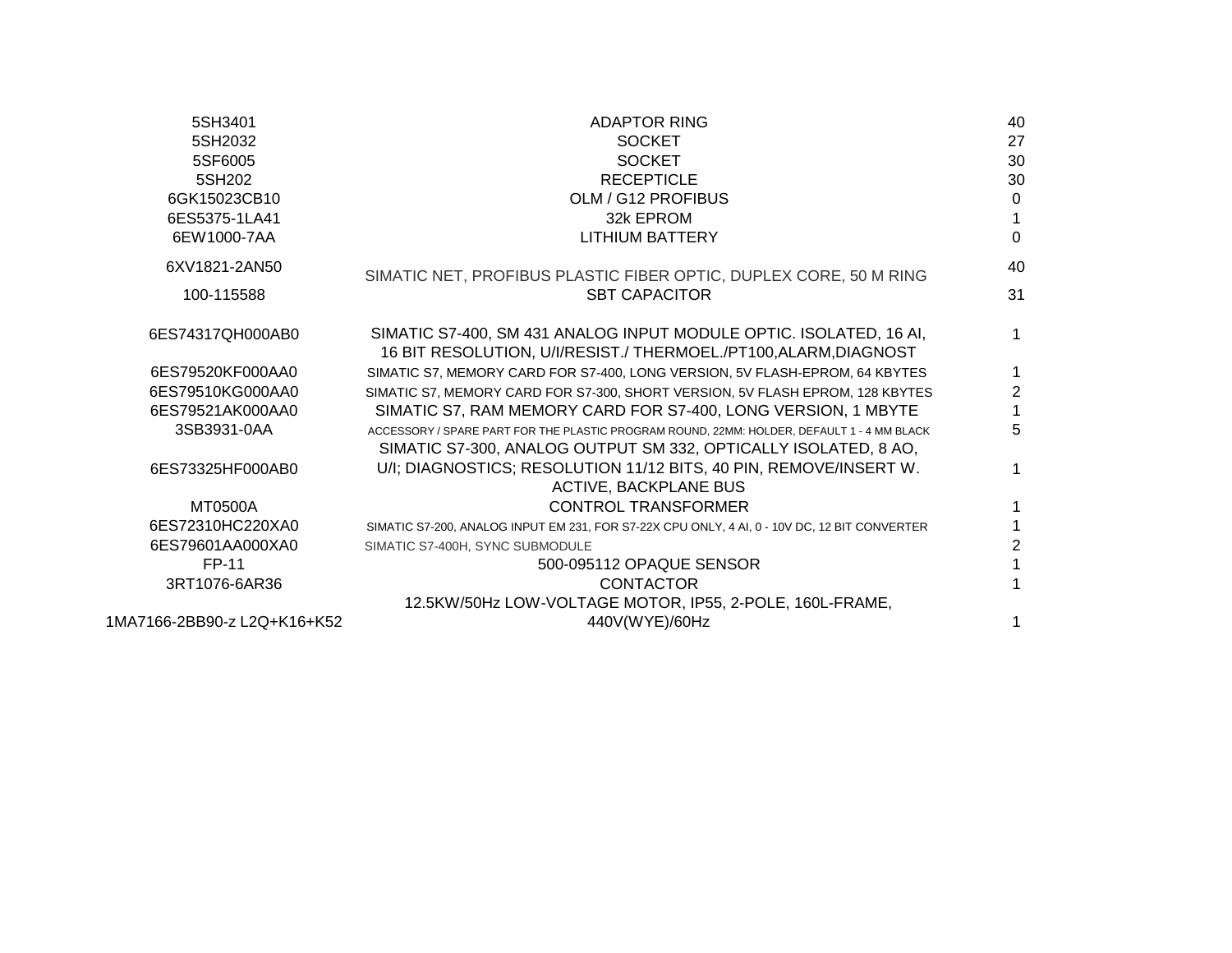| SHELF#      | <b>ROW</b>                |             |                                  |
|-------------|---------------------------|-------------|----------------------------------|
| $\mathsf A$ |                           |             | SHELF# A + #B CLOSES TO THE WALL |
| A           |                           |             |                                  |
| A           |                           |             |                                  |
| А           |                           |             |                                  |
| Α           |                           |             |                                  |
| Α           |                           |             |                                  |
| Α           | 2                         |             |                                  |
| Α           | $\overline{c}$            |             |                                  |
| A           |                           |             |                                  |
| A           | $\boldsymbol{2}$          |             |                                  |
| Α           | $\overline{c}$            |             |                                  |
| Α           | $\mathbf 2$               |             |                                  |
| Α           | $\overline{c}$            |             |                                  |
| Α           | $\mathbf 2$               |             |                                  |
| Α           | $\boldsymbol{2}$          |             |                                  |
| Α           | $\boldsymbol{2}$          |             |                                  |
| Α           | $\boldsymbol{2}$          |             |                                  |
| Α           | $\overline{c}$            |             |                                  |
| Α           | $\mathsf 3$               | <b>SOLD</b> |                                  |
| A           | $\ensuremath{\mathsf{3}}$ |             |                                  |
| $\sf B$     | $\mathbf 5$               |             |                                  |
| Α           | 1                         |             |                                  |
| Α           | $\boldsymbol{2}$          |             |                                  |
| Α           | 4                         |             |                                  |
| Α           | $\boldsymbol{2}$          |             |                                  |
| Α           | $\boldsymbol{2}$          |             |                                  |
| Α           | $\boldsymbol{2}$          |             |                                  |
| Α           | $\mathsf 3$               |             |                                  |
| Α           | 4                         |             |                                  |
| A           | $\ensuremath{\mathsf{3}}$ |             |                                  |
| A           | $\overline{\mathbf{4}}$   | TRANSOCEAN  |                                  |
| B           | 1                         | TRANSOCEAN  |                                  |
| Α           | $\boldsymbol{2}$          |             |                                  |
| Α           | $\boldsymbol{2}$          |             |                                  |
| Α           | $\overline{\mathbf{c}}$   |             |                                  |
| $\mathsf A$ | $\mathfrak{S}$            |             |                                  |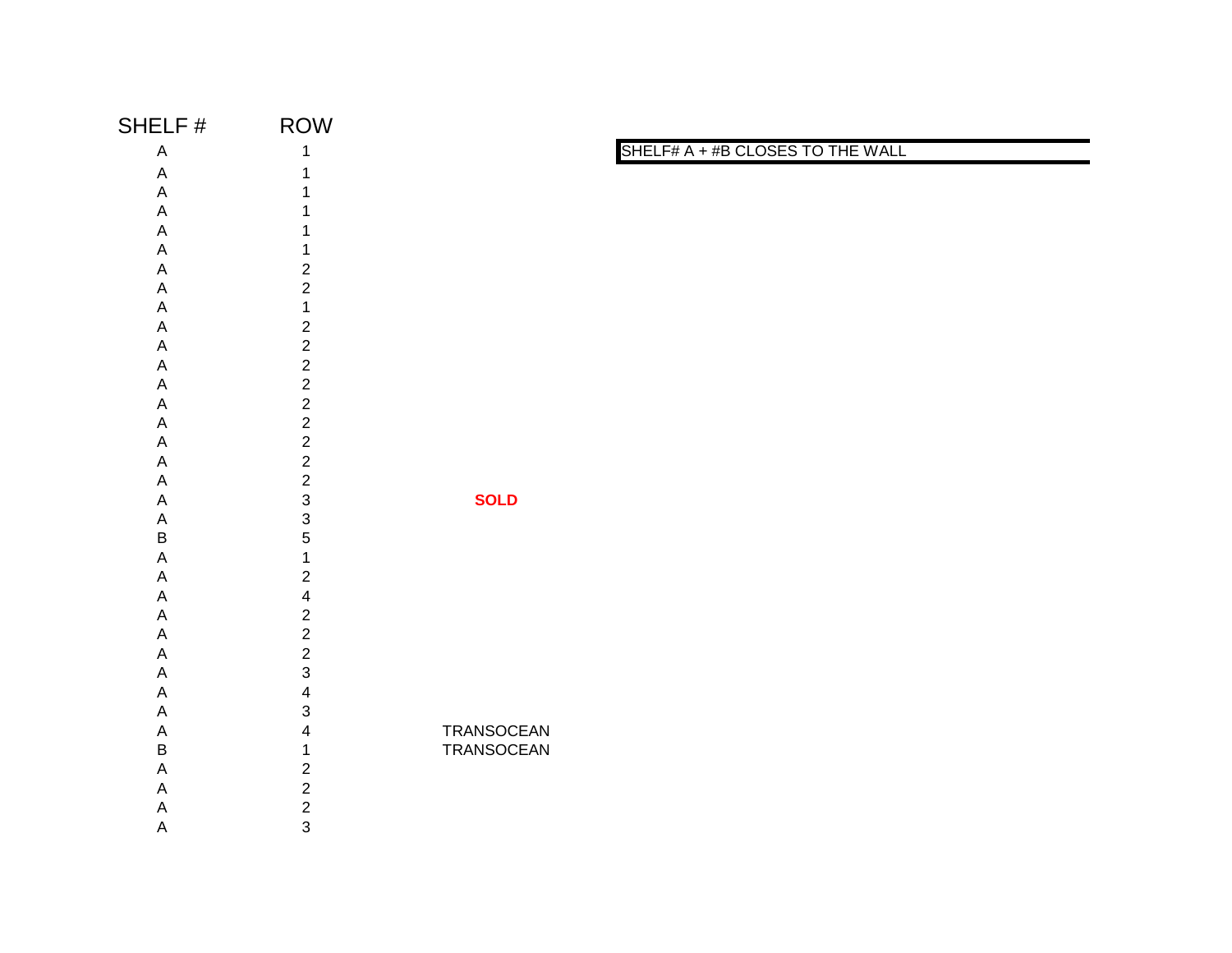| A              | 3                       |                                 |
|----------------|-------------------------|---------------------------------|
| A              | 3                       |                                 |
| A              | $3222$<br>$224$         |                                 |
| A              |                         |                                 |
| B              |                         |                                 |
| B              |                         |                                 |
| B              |                         |                                 |
| A              |                         | <b>WASHINGTON STATE FERRIES</b> |
| B              |                         |                                 |
| B              |                         |                                 |
| B              |                         |                                 |
| B              |                         |                                 |
| B              |                         |                                 |
| B              |                         |                                 |
| B              |                         |                                 |
| B              |                         |                                 |
| $\sf A$        | 222222323               |                                 |
| B              |                         |                                 |
| B              | $\overline{\mathbf{4}}$ |                                 |
| B              | $\frac{2}{4}$           |                                 |
| $\mathsf C$    |                         |                                 |
| B              | 3                       |                                 |
| B              | $\overline{\mathbf{4}}$ |                                 |
| B              | 3                       |                                 |
| B              | 5                       | TRANSOCEAN                      |
| B              |                         |                                 |
| B              |                         |                                 |
| $\mathsf B$    | $1222$<br>$221$         |                                 |
| $\frac{C}{C}$  |                         |                                 |
|                |                         |                                 |
|                |                         |                                 |
|                |                         |                                 |
| <b>AACCCCC</b> | 12222                   |                                 |
|                |                         |                                 |
|                |                         |                                 |
|                |                         |                                 |
|                |                         |                                 |
|                |                         |                                 |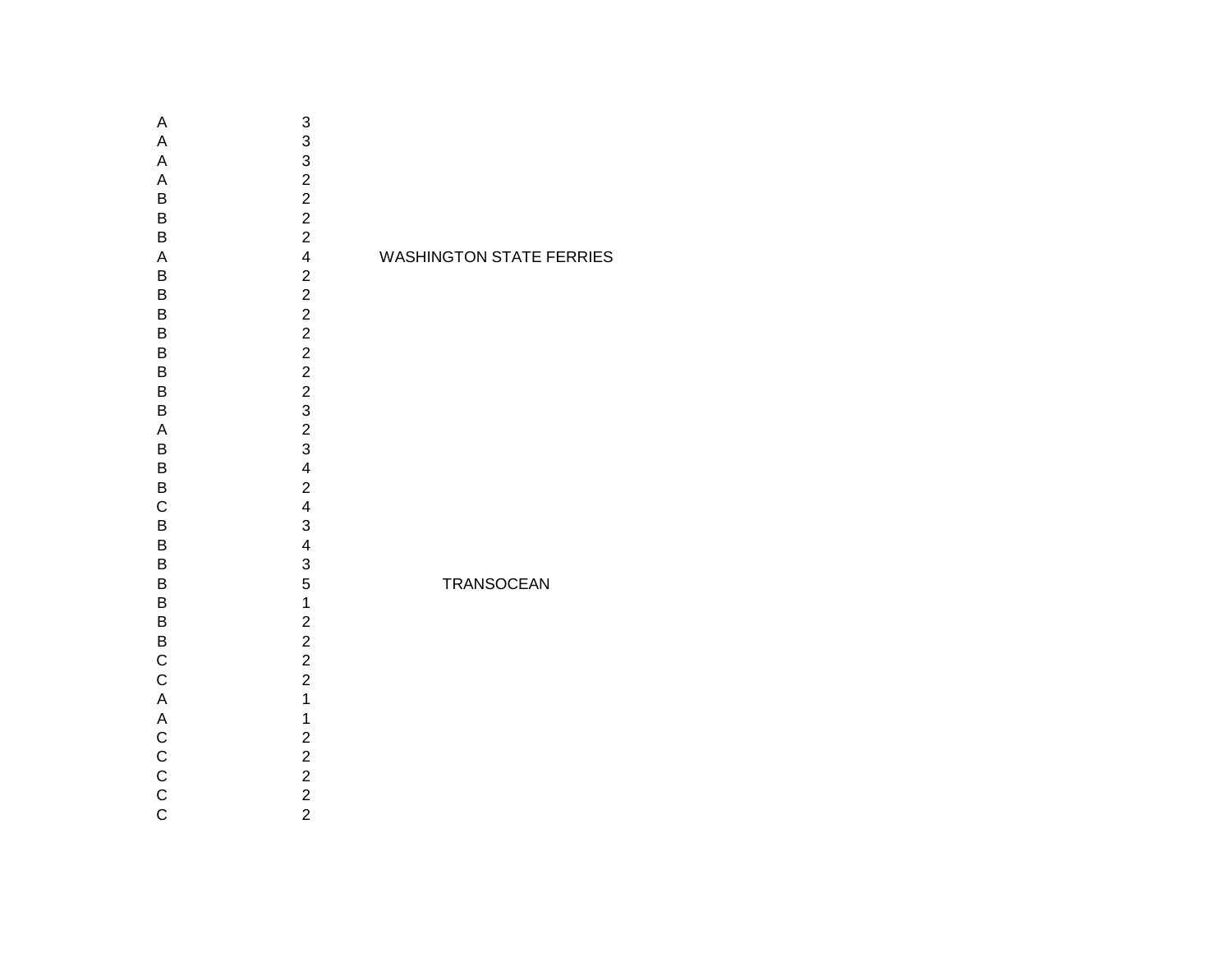| CCCCECCCCCCCCCCBBBBBCCCBCCCBCCBCCB |                                       | <b>INOPERATIV</b><br>$\overline{\mathbf{s}}$<br>S <sup>(</sup><br>S) |
|------------------------------------|---------------------------------------|----------------------------------------------------------------------|
| C<br>C<br>C                        | $\begin{array}{c} 3 \\ 3 \end{array}$ |                                                                      |

## **VE CONDITION**

## **SOLD**

## 3 **SOLD**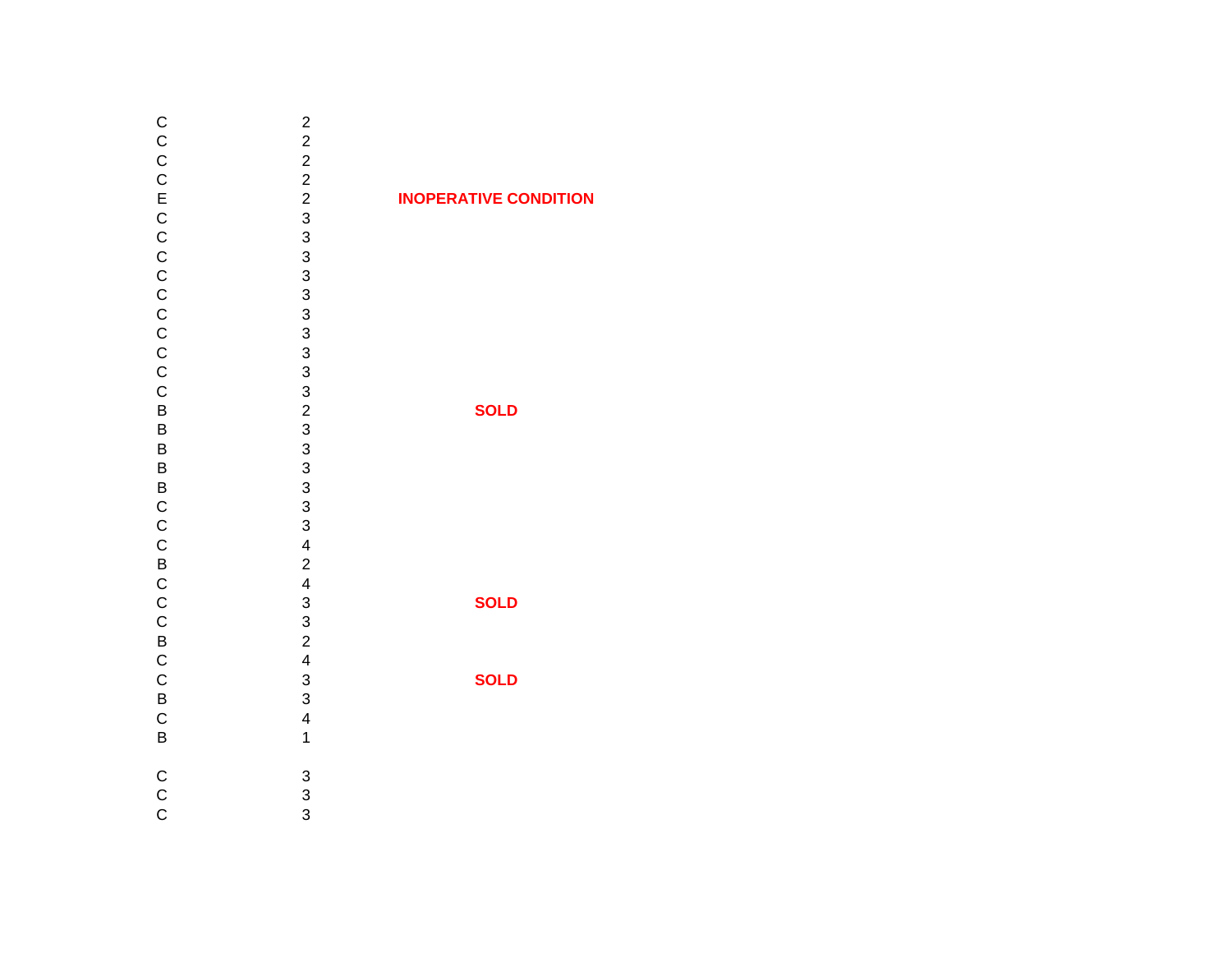| CCCCCCCCCCBBBBCBCDBCCCDDDCCCCBDDDDDC | 3                                                                         |
|--------------------------------------|---------------------------------------------------------------------------|
|                                      | 3 4 3 2 3 3 3 3 3 2 2 2 2 4 1 2 1 3 3 3 3 1 1 2 2 3 3 4 2 1 1 1 1 1 1 1 1 |
|                                      |                                                                           |
|                                      |                                                                           |
|                                      |                                                                           |
|                                      |                                                                           |
|                                      |                                                                           |
|                                      |                                                                           |
|                                      |                                                                           |
|                                      |                                                                           |
|                                      |                                                                           |
|                                      |                                                                           |
|                                      |                                                                           |
|                                      |                                                                           |
|                                      |                                                                           |
|                                      |                                                                           |
|                                      |                                                                           |
|                                      |                                                                           |
|                                      |                                                                           |
|                                      |                                                                           |
|                                      |                                                                           |
|                                      |                                                                           |
|                                      |                                                                           |
|                                      |                                                                           |
|                                      |                                                                           |
|                                      |                                                                           |
|                                      |                                                                           |
|                                      |                                                                           |
|                                      |                                                                           |
|                                      |                                                                           |
|                                      |                                                                           |
|                                      |                                                                           |
|                                      |                                                                           |
|                                      |                                                                           |

3 **SOLD**

1 **SOLD**

1 **SOLD** 1 **SOLD**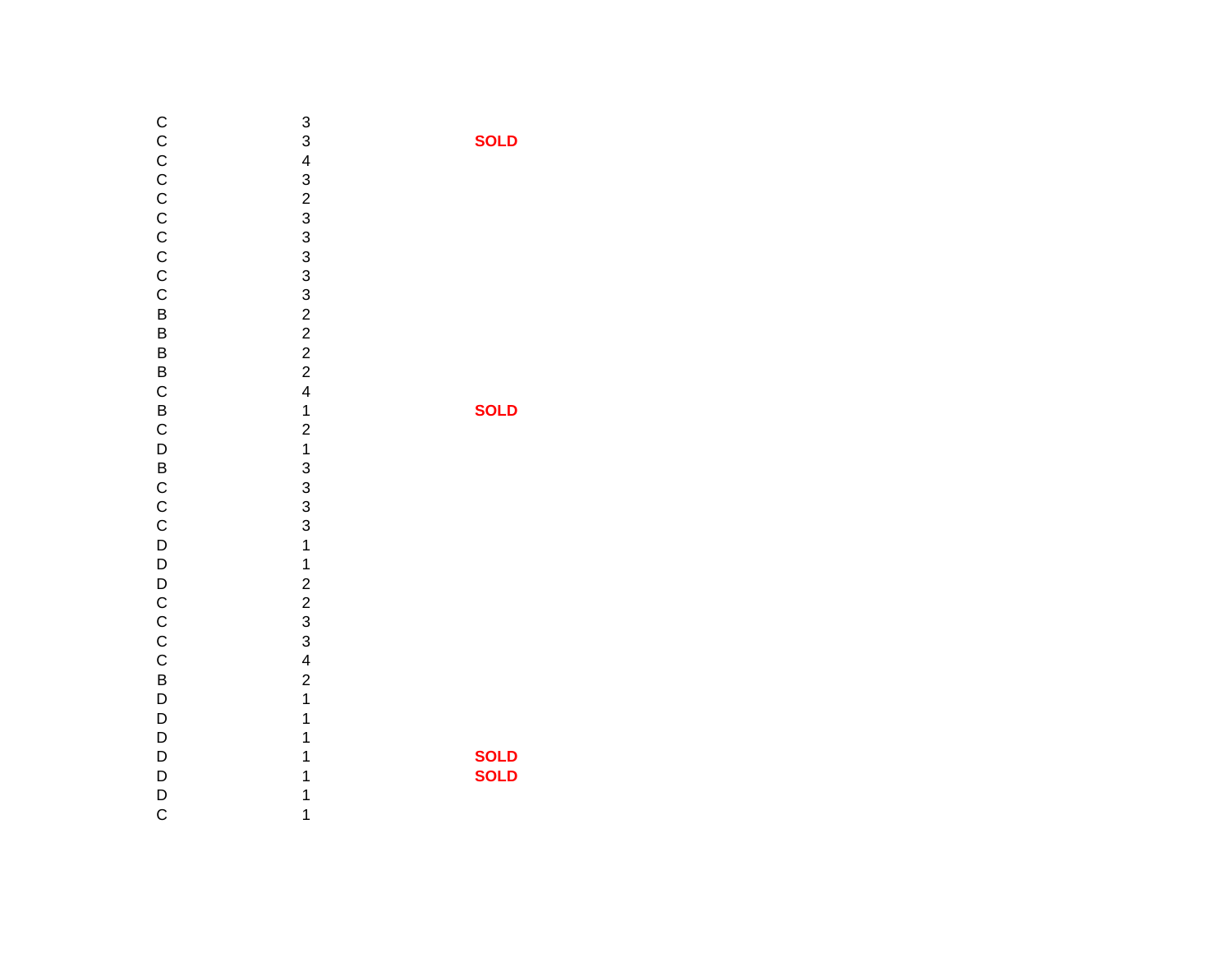## 2 **SOLD**

2 **SOLD** 3 **SOLD**

2 **SOLD**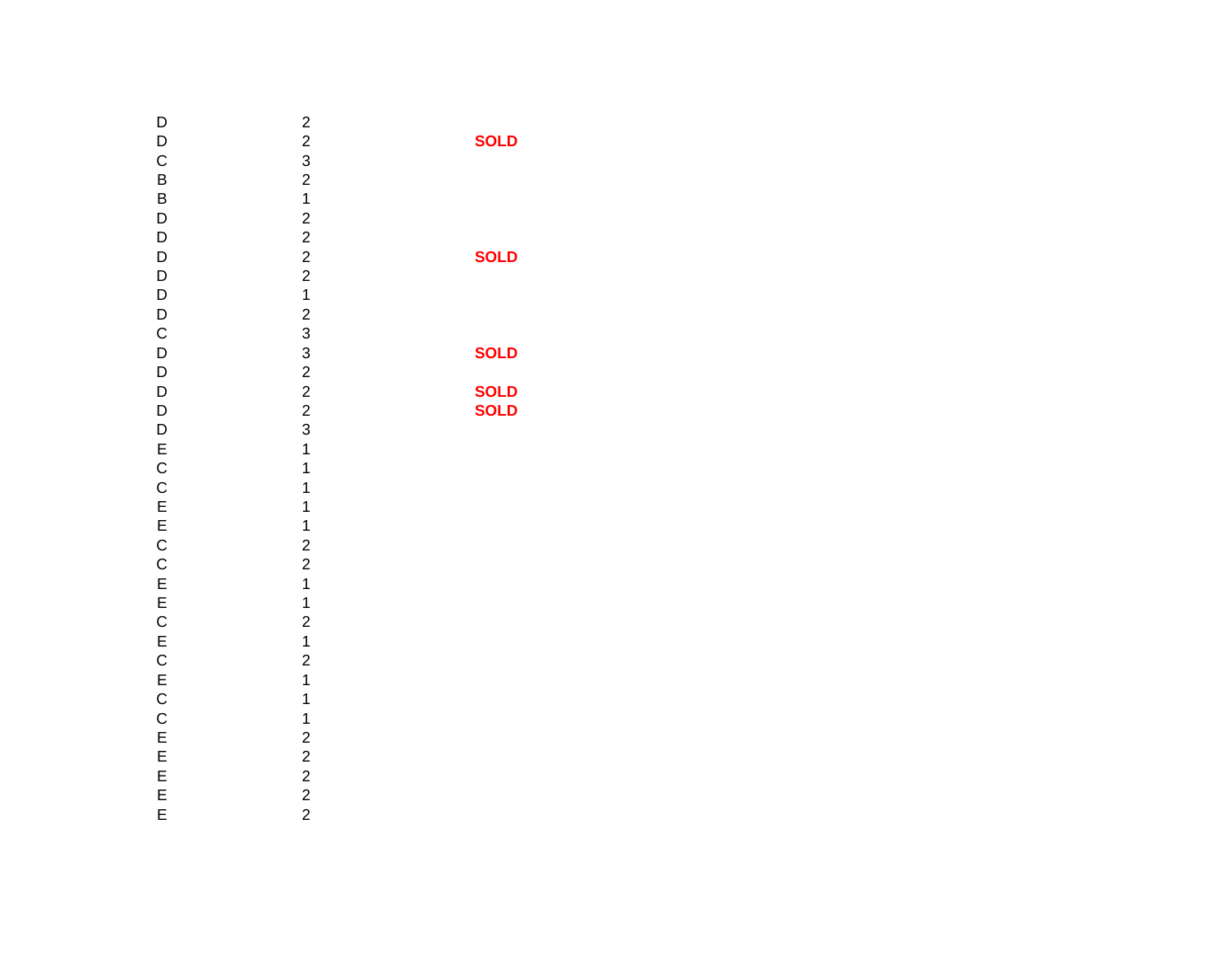E E E E E E E E E E E E E E E E E E E E C E E E E E E E E E C D D D C C C